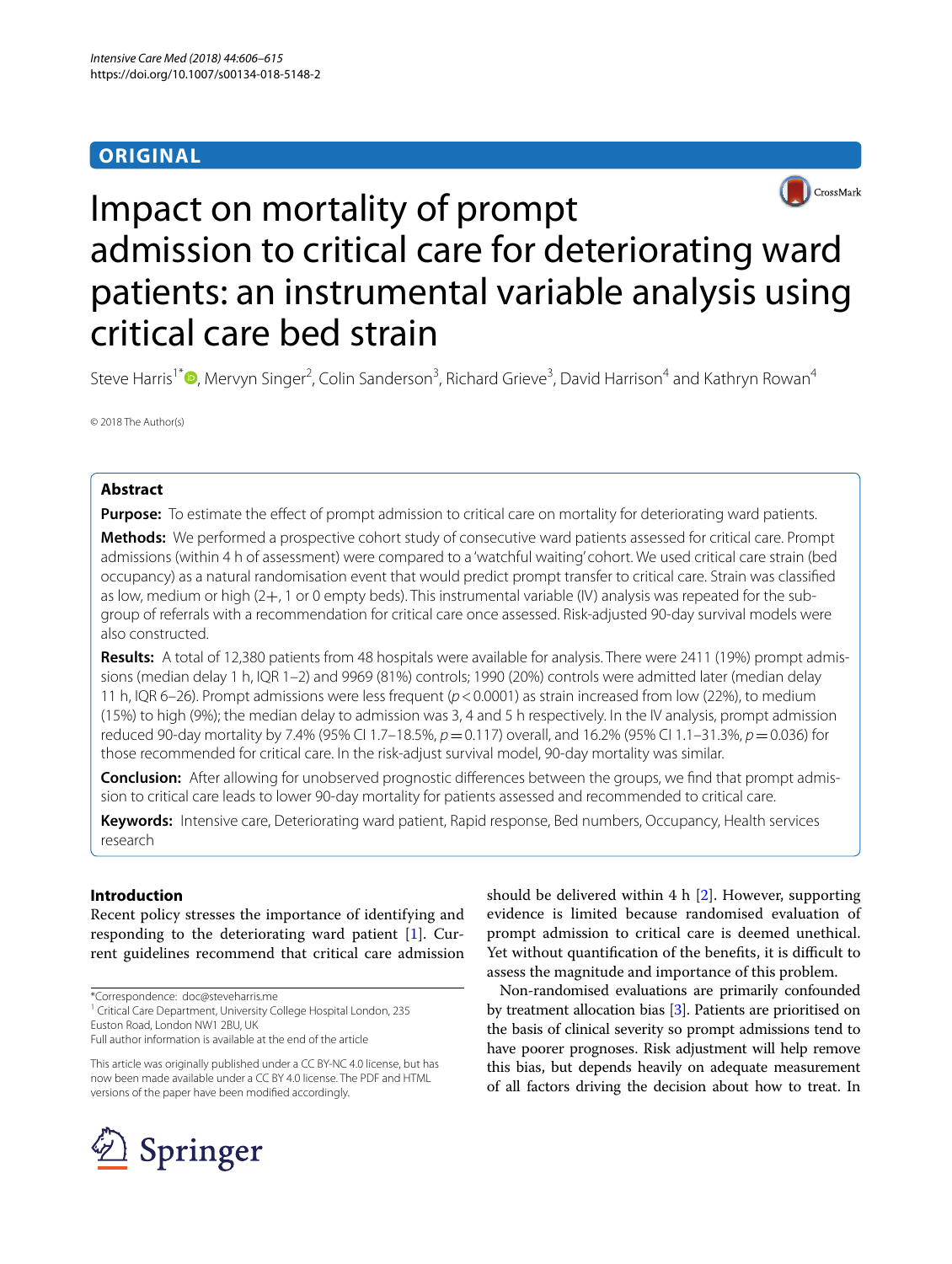general, measured severity is an incomplete description, and often there are other end of the bed factors prompting clinicians to recommend prompt admission to critical care.

An alternative to experimental randomisation is to seek an instrument that naturally randomises patients to prompt admission or not. This natural randomisation is known as instrumental variable (IV) analysis, and has been similarly used to remove unmeasured confounding in the assessment of influenza vaccine efficacy and cardiac catheterisation [\[4](#page-8-3), [5\]](#page-8-4).

Here, we used critical care unit strain, measuring bed occupancy rates at the specifc time of the patient's assessment, for this purpose. This approach circumvents selection bias found in previous observational studies comparing prompt to delayed admission [\[6–](#page-8-5)[13\]](#page-8-6). Delay can only be defined with hindsight. The bedside choice is to 'admit now' or to 'watch and wait', not to admit now or deliberately delay. A clinician neither admits the watched patient who improved nor can admit the watched patient who unexpectedly died. The delayed admissions are the subgroup of watchful-waiting controls who survive but continue to deteriorate.

A fair comparison requires prospective follow-up of all watchful-waiting controls. Our prospective study does this and also exploits the learning opportunity created by a constrained supply of critical care beds. Critical care bed provision in the UK is lower than in the majority of European (6.6 adult critical care beds versus a European average of 11.5 beds per 100,000 population) and North American health care systems [[14](#page-8-7), [15](#page-8-8)]. In settings where critical care capacity is less constrained, using strain to evaluate the effect of delay would be difficult.

We frst describe the efect of critical care strain on decision-making, and the delivery of critical care for all deteriorating ward patients referred to critical care. We explore whether delays to admission engendered by high strain allow us to estimate the efect of efect of delay on patient outcome. Finally, we focus on the subgroup recommended for critical care by the bedside clinician.

## **Methods**

## **Study design, participants and procedures**

The full study protocol is available on the Intensive National Audit and Research Centre's (ICNARC) website. In brief, the (SPOT)light study was a prospective cohort study of the deteriorating ward patient referred for assessment by critical care. The assessment had to be conducted on an inpatient ward by either a member of the critical care medical staf or the critical care outreach team (CCOT). Repeat visits and re-admissions were excluded as were patients where intensive care units (ICU) admission was either a priori refused (treatment limitation orders) or inevitable (cardiac arrests,

## **Take‑home message**

In NHS hospitals, deteriorating ward patients referred to ICU are vulnerable: one in eight will die within a week of the referral, and half of those deaths will occur without ICU admission. While ICU admission delays are common, this study shows that prompt admission reduces mortality after allowing for both observed and unobserved diferences in prognosis.

admissions temporarily housed in theatre recovery etc.). Admissions following surgery, where delay was due to the process of care, were also excluded.

The study was registered on the National Institute of Health Research (NIHR) research portfolio (No. 9139). Hospitals were eligible for inclusion if they participated in the national clinical audit for critical care—the ICNARC case mix programme (CMP). Research teams at each hospital attended a data set familiarisation course and were given a manual of data definitions. The ICNARC clinical trials unit provided support for the study.

Reporting was via a secure online web portal that performed real-time feld and record level validation. Hospitals were asked to report all consecutive ward referrals to critical care. Contemporaneous data collection was recommended, but missed referrals were sought and accepted retrospectively. We used the proportion of unplanned ward admissions to critical care in the CMP that were successfully linked to the (SPOT)light database to monitor data capture each month. Data from specifc months in which data linkage rates fell below 80% were excluded from the primary analysis (but explored in sensitivity analyses). Further online validation reports were completed by all hospitals before the database was locked in September 2012. Fact and date of death were then requested from the NHS Information Service. CCOT provision was reported by participating hospitals. CMP and hospital episode statistics (HES) data were used to defne critical care provision and hospital characteristics.

## **Defnitions**

Physiology measurements at the time of the ward assessment were abstracted. From these, the ICNARC physiology score, the NHS National Early Warning Score (NEWS) and the Sequential Organ Failure Assessment (SOFA) score were calculated with missing values given zero weights as recommended  $[16–18]$  $[16–18]$  $[16–18]$ . The patient's existing dependency at assessment was defned using the UK critical care minimum data set (CCMDS) levels of care: levels 0 and 1 are most commonly provided on normal wards while levels 2 and 3 are within high dependency (HDU) and ICU respectively  $[19]$  $[19]$ . The assessor was asked to recommend a future level of care, and recommendations for levels 2 or 3 were considered as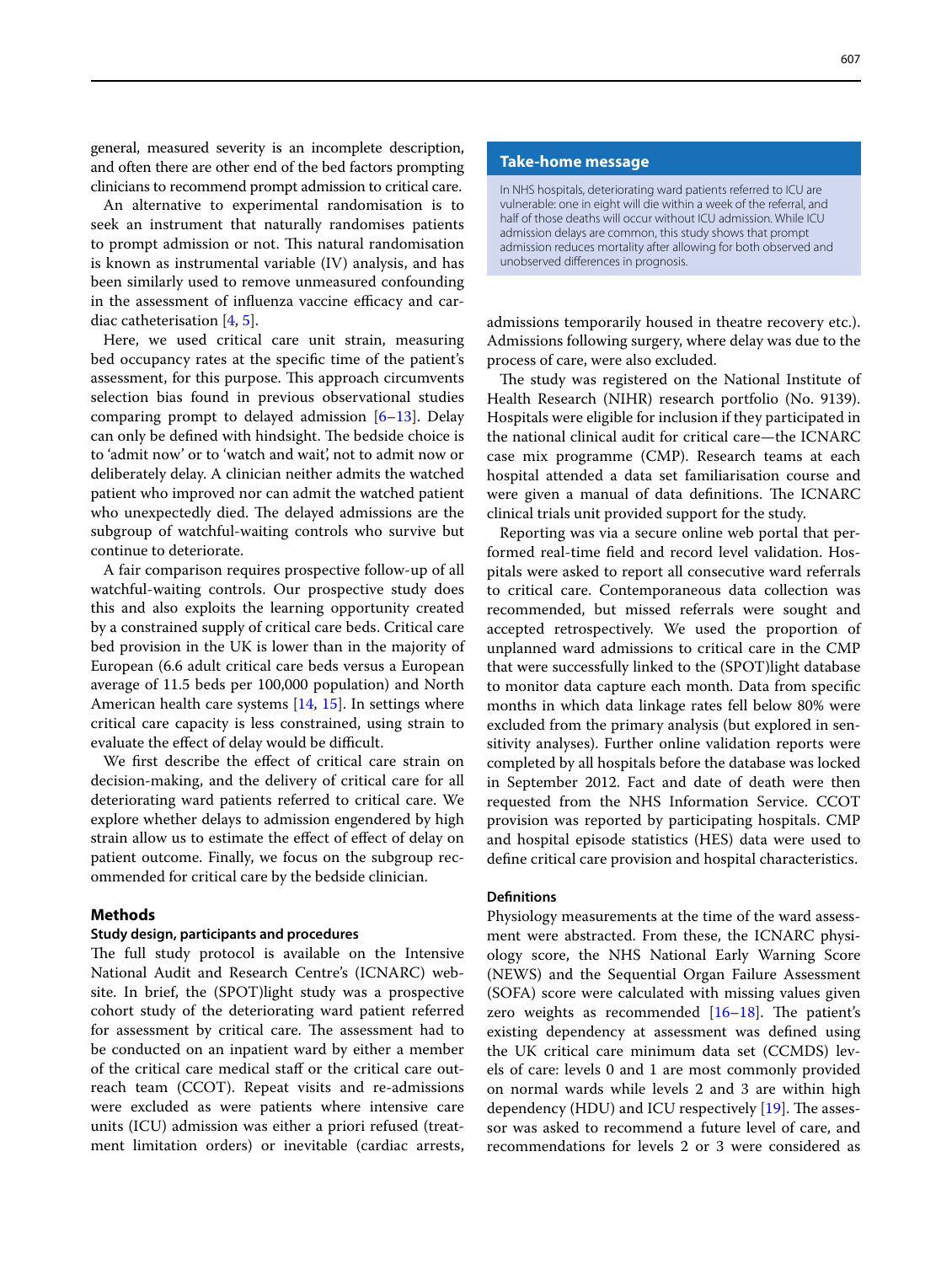recommendations for critical care admission. Prompt admission was defned as one within 4 h of ward assessment, in line with recently published UK guidelines [\[19](#page-8-11)].

The indicator of critical care unit strain was the difference between the maximum number of beds reported to ICNARC and the number of actively treated patients (not medically ft for discharge) occupying those beds at the time the ward patient was assessed. Units were defned as being under low, medium or high strain corresponding to having two or more, one, or zero or fewer empty beds (the last of these where strain exceeded reported capacity) respectively.

## **Statistical analysis**

The aim of the primary analysis was to estimate the effect of prompt critical care admission versus watchful waiting on 90-day mortality. We repeated the analysis in the subgroup recommended for critical care at the bedside assessment.

We frst built orthodox proportional hazards models with risk adjustment to handle the anticipated treatment allocation bias according to those risk factors that were observed. We then built IV models in two stages. In the frst stage, a selection model was constructed to predict prompt admission including the efect of strain. In the second stage, an outcome model was built replacing strain with the ftted prediction of prompt admission from the selection model. All models were adjusted for patient-level confounders including age, sex, reported referral delay, sepsis diagnosis, peri-arrest status, existing CCMDS level of care, and severity of illness using the ICNARC, SOFA and NEWS scores.

We tested for weak instruments using the Kleibergen– Paap *F* test, and used Huber–White (robust) standard errors to allow for hospital-level clustering and potential heteroscedasticity [\[20\]](#page-8-12). Bivariate probit IV models were used to ensure that model predictions were correctly constrained [\[21](#page-8-13)]. To aid interpretation, we also calculated the marginalised average treatment efect (ATE) for the population, and converted coefficients to approximate odds ratios (OR) by scaling by 1.6  $[22]$  $[22]$ . Finally, we examined the sensitivity of the results to changes in the data linkage quality threshold (between 70% and 90%).

#### **Implementation**

The study was registered with ClinicalTrials.gov (NCT01099813). The sample size was calculated to evaluate mortality increases from delay to admission using estimates from 2007 ICNARC CMP data. The target sample size was 12,075–20,125 patients referred to critical care, allowing for delays to occur in 10–40% of admissions and mortality efect sizes of 5–10%.

Categorical data were reported as counts and percentages, and continuous data as mean (SD) or median (IQR) values. Efect measures are reported with their 95% confdence intervals. Analyses were performed in R (version 3.03) except for the IV analysis which used the ivregress and biprobit commands provided in Stata (version 12.1).

# **Results**

Between September 2010 and December 2011, 49 hospitals (10 university-afliated) submitted records for 435 study months. After cross-checking against national audit records, reporting was potentially incomplete for 66 (15%) months which were excluded. The primary analysis therefore included 369 study months, equivalent to a median eight study months per site (IQR 5–9) with a mean data linkage rate of 95%.

The 369 study months captured 18,122 consecutive ward assessments. We excluded a further 2555 (14%) patients with treatment limitation orders and 1632 (9%) post-critical care follow-up visits. Timing data were unavailable for a further 129 patients. This left 12,380 patients in 48 hospitals available for analysis [a median of 222 patients (IQR 142–304) per hospital] (Fig. [1\)](#page-3-0).

#### **Participating hospitals**

There was a median of 12 critical care beds per hospital (IQR 9–18, mixed level 2 and level 3 beds) most often in a single physical location (45 hospitals). Each unit admitted a median 20 unplanned admissions (IQR 14–26) from the ward per month, representing 36% of all ICU admissions (IQR 31–43%). Critical care outreach was available 24/7 in 14 hospitals, daily but not overnight in 19 hospitals, weekday daytime only in 13 hospitals and was not offered in two hospitals.

### **Patient characteristics**

Table [1](#page-4-0) shows the baseline data for all ward patients assessed. Sepsis was reported in 7586 (61%) patients; of these, the respiratory system was considered to be the source in 3851 (51%). Organ failure, defned as a SOFA score greater than one, was present in 4227 (34%) of patients. A total of 1173 patients (9%) were in respiratory failure, 2403 (19%) were in renal failure and 3629 (29%) were shocked. There was a clear correlation between physiological severity and short-term (7-day) outcome (Supplemental Fig. 1), but organ support at the time of assessment was uncommon (694 patients, 5%).

# **Recommendation for critical care at bedside assessment**

A total of 4560 (37%) patients were recommended for critical care at the bedside assessment. These patients were younger (by 1.3 years, 95% CI 0.7–1.9) and more acutely unwell (by 4.1 ICNARC physiology points, 95% CI 3.8–4.4) than those not recommended. Patients older than 80 years were less likely to be recommended for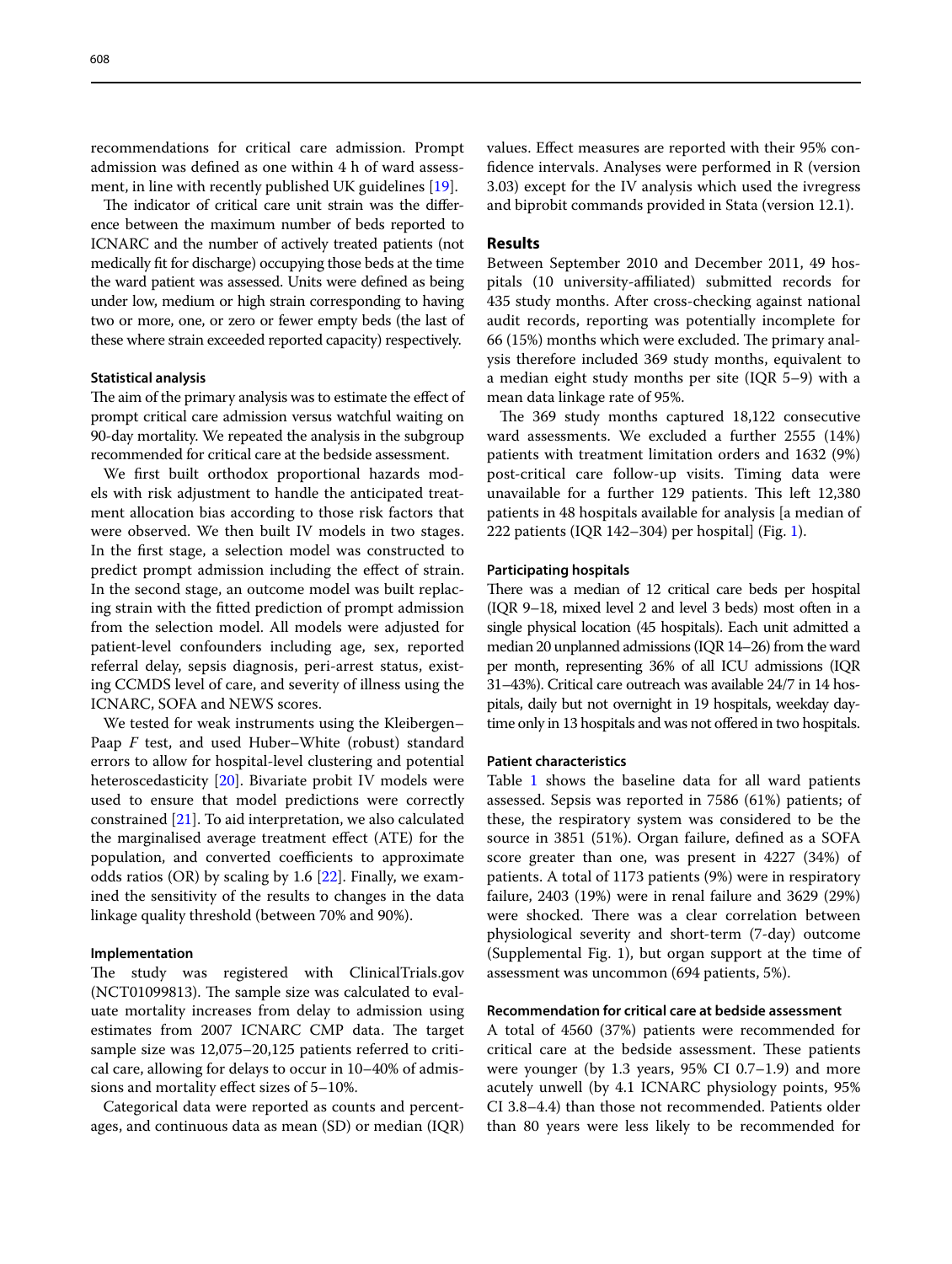



**Assessed for eligibility at 48 sites**

<span id="page-3-0"></span>critical care (OR 0.61, 95% CI 0.53–0.71) even after risk adjustment (Supplemental Table 1).

# **Prompt admission to critical care**

Overall, 36% (4401 patients) were admitted to critical care in the following week rising to 72% (3296) of those recommended on assessment. The median time from assessment to admission was 3 h (IQR 1–9) overall and 2 h (IQR 1–5) for those recommended. Admissions were prompt for 19% (2411 patients) rising to 49% (2250 patients) for those with a bedside recommendation.

A total of 1636 (13%) patients died in the week following the assessment with 856 deaths (52%) following critical care admission and 780 deaths (48%) on the ward without admission. For those recommended for critical care at assessment, there were 862 deaths (19%) of which 663 (77%) received critical care before death and 199 (23%) occurred on the ward without ICU admission.

## **Prompt admission and risk‑adjusted mortality**

For those admitted promptly, 90-day mortality was 36.7% (885 deaths) compared to 28.6% (2851) for the watchful-waiting control group. Patients who were admitted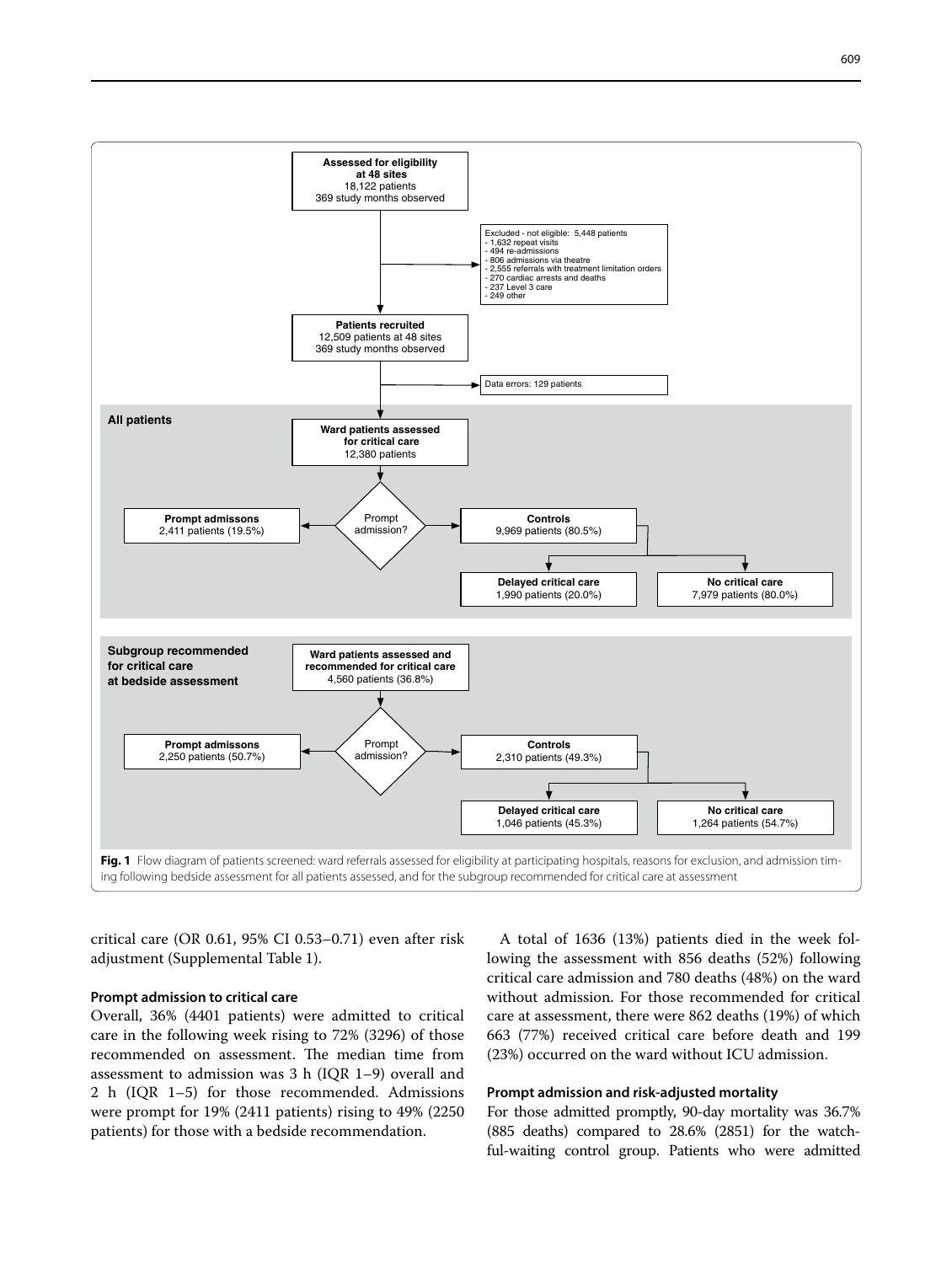|                              | <b>All patients</b><br>$(n=12,380)$ | <b>Prompt admission</b><br>$(n=2411)$ | <b>Odds ratio</b> | (95% CI)          | p value  |
|------------------------------|-------------------------------------|---------------------------------------|-------------------|-------------------|----------|
| Age (years)                  |                                     |                                       |                   |                   |          |
| $18 - 39$                    | 1371 (11.1%)                        | 258 (10.7%)                           |                   |                   |          |
| $40 - 59$                    | 2616 (21.1%)                        | 567 (23.5%)                           | 1.19              | $(1.01 - 1.41)$   | 0.0346   |
| $60 - 79$                    | 5454 (44.1%)                        | 1144 (47.4%)                          | 1.15              | $(0.99 - 1.33)$   | 0.0773   |
| $80 -$                       | 2939 (23.7%)                        | 442 (18.3%)                           | 0.76              | $(0.64 - 0.90)$   | 0.0018   |
| Sex                          |                                     |                                       |                   |                   |          |
| Female                       | 5863 (47.4%)                        | 1056 (43.8%)                          |                   |                   |          |
| Male                         | 6517 (52.6%)                        | 1355 (56.2%)                          | 1.19              | $(1.09 - 1.31)$   | 0.0001   |
| Reported sepsis diagnosis    |                                     |                                       |                   |                   |          |
| Not reported septic          | 4794 (38.7%)                        | 776 (32.2%)                           |                   |                   |          |
| Other/unspecified            | 1672 (13.5%)                        | 317 (13.1%)                           | 1.21              | $(1.05 - 1.40)$   | 0.0093   |
| Genitourinary                | 882 (7.1%)                          | 175 (7.3%)                            | 1.28              | $(1.07 - 1.54)$   | 0.0077   |
| Gastrointestinal             | 1181 (9.5%)                         | 236 (9.8%)                            | 1.29              | $(1.10 - 1.52)$   | 0.0019   |
| Respiratory                  | 3851 (31.1%)                        | 907 (37.6%)                           | 1.60              | $(1.43 - 1.78)$   | < 0.0001 |
| Referral timing              |                                     |                                       |                   |                   |          |
| Timely                       | 10,814 (87.4%)                      | 2079 (86.2%)                          |                   |                   |          |
| Delayed                      | 1566 (12.6%)                        | 332 (13.8%)                           | 1.13              | $(0.99 - 1.29)$   | 0.0652   |
| CCMDS level of care at visit |                                     |                                       |                   |                   |          |
| Level 0                      | 1666 (13.5%)                        | 225 (9.3%)                            |                   |                   |          |
| Level 1                      | 8490 (68.6%)                        | 1386 (57.5%)                          | 1.25              | $(1.07 - 1.45)$   | 0.0040   |
| Level 2                      | 2147 (17.3%)                        | 779 (32.3%)                           | 3.65              | $(3.09 - 4.30)$   | < 0.0001 |
| Acute physiology scores      |                                     |                                       |                   |                   |          |
| <b>ICNARC</b>                | 14.0 (10.0-20.0)                    | 18.0 (13.0 - 24.0)                    | 1.09              | $(1.08 - 1.09)$   | < 0.0001 |
| SOFA                         | $3.0(2.0-4.0)$                      | $4.0(2.0-6.0)$                        | 1.29              | $(1.26 - 1.31)$   | < 0.0001 |
| <b>NEWS</b>                  | $6.0(4.0 - 8.0)$                    | $8.0(5.0 - 10.0)$                     | 1.19              | $(1.18 - 1.21)$   | < 0.0001 |
| NEWS risk class              |                                     |                                       |                   |                   |          |
| None                         | 336 (2.7%)                          | 44 (1.8%)                             |                   |                   |          |
| Low                          | 3224 (26.0%)                        | 399 (16.5%)                           | 0.94              | $(0.67 - 1.31)$   | 0.7039   |
| Medium                       | 3570 (28.8%)                        | 529 (21.9%)                           | 1.15              | $(0.83 - 1.61)$   | 0.3939   |
| High                         | 5250 (42.4%)                        | 1439 (59.7%)                          | 2.51              | $(1.81 - 3.46)$   | < 0.0001 |
| Reported to be peri-arrest   |                                     |                                       |                   |                   |          |
| No                           | 11,815 (95.4%)                      | 2103 (87.2%)                          |                   |                   |          |
| Yes                          | 565 (4.6%)                          | 308 (12.8%)                           | 5.53              | $(4.66 - 6.57)$   | < 0.0001 |
| Visit recommendation         |                                     |                                       |                   |                   |          |
| Not for critical care        | 7820 (63.2%)                        | 161 (6.7%)                            |                   |                   |          |
| For critical care            | 4560 (36.8%)                        | 2250 (93.3%)                          | 46.34             | $(39.23 - 54.73)$ | < 0.0001 |
| Critical care admission      |                                     |                                       |                   |                   |          |
| During 7-day follow-up       | 4401 (35.5%)                        | 2411 (100.0%)                         |                   |                   |          |
| Mortality                    |                                     |                                       |                   |                   |          |
| 7-day                        | 1717 (13.9%)                        | 500 (20.7%)                           | 1.88              | $(1.68 - 2.11)$   | < 0.0001 |
| 90-day                       | 3736 (30.2%)                        | 885 (36.7%)                           | 1.45              | $(1.32 - 1.59)$   | < 0.0001 |
|                              |                                     |                                       |                   |                   |          |

# <span id="page-4-0"></span>**Table 1 Study patients and those admitted promptly**

Data are presented as mean (SD), median (IQR) or number (%). ICNARC, SOFA and NEWS refer to severity of illness scores derived from vital signs and laboratory tests. Odds ratios are calculated from univariate logistic regression for prompt admission to critical care

promptly had higher physiological severity scores; for example, the ICNARC physiology score was 4.4 ICNARC physiology points [95% CI 4.0–4.7] higher on average. Without risk adjustment, the proportion of patients who died prior to 90 days was higher for prompt critical care admissions with a hazard ratio (HR) of 1.42 (95% CI 1.32–1.54). With risk adjustment (Supplemental Table 3), survival was equivalent [HR 0.98 (95% CI 0.88–1.09), *p*=0.702].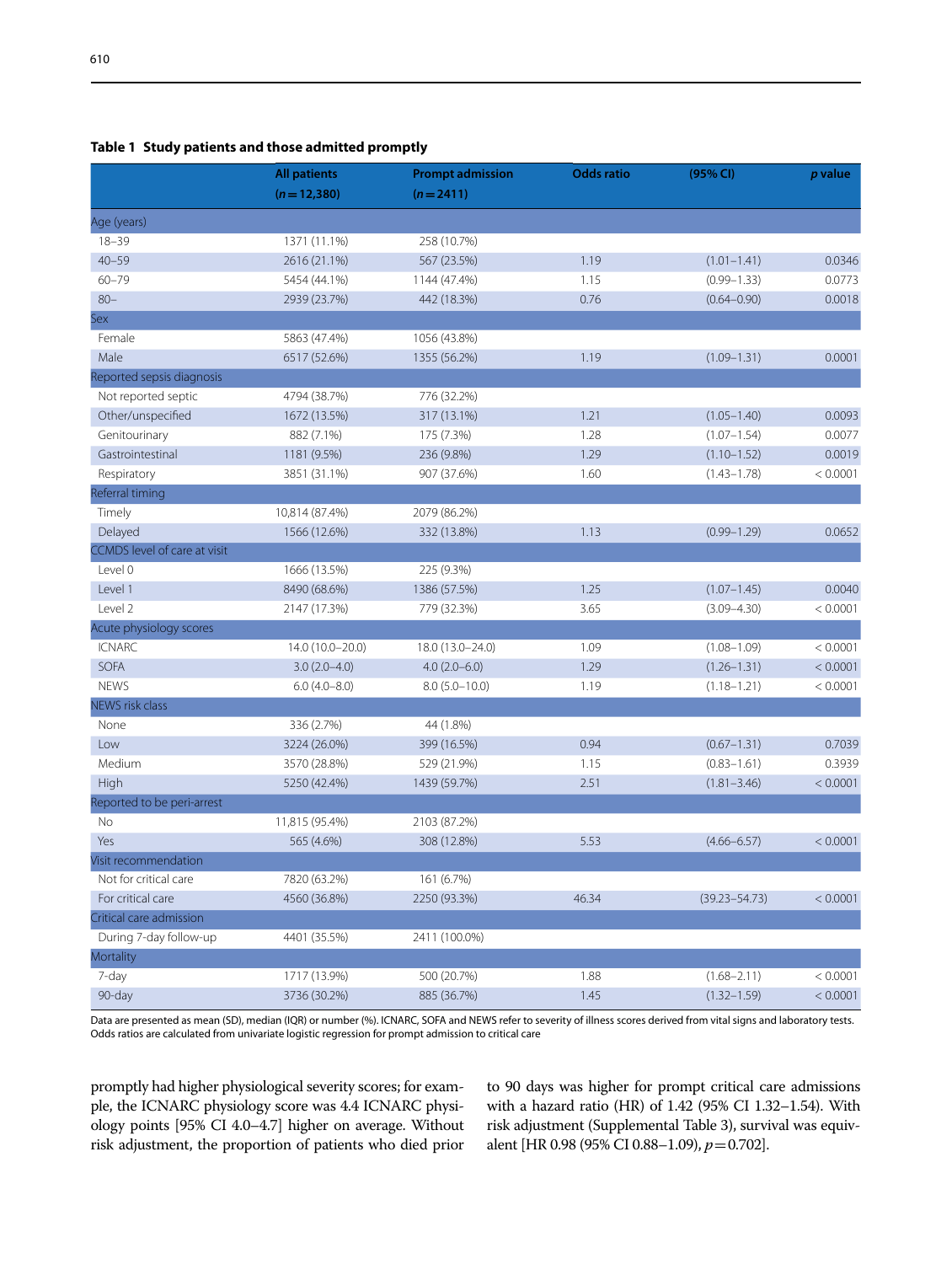For the 4560 patients recommended for critical care, 90-day mortality was 37.2% (837 deaths) for prompt admissions versus 34.4% (794 deaths) for controls. Prompt admissions again had higher physiological severity [2.0 ICNARC physiology points (95% CI 1.6–2.5)]. Before risk adjustment, survival was worse (HR 1.12, 95% CI 1.02–1.24), but again was again equivalent after risk adjustment [HR 0.99 (95% CI 0.85–1.10), *p*=0.852, Supplemental Table 4].

## **Critical care strain**

There were  $10,039$  (81%) bedside assessments when there were two or more empty beds on the critical care unit, 1353 (11%) when there was just one empty bed and 988 (8%) when the unit was already fully occupied (Table [2](#page-5-0)). As strain increased, the proportion of prompt admissions fell (21%, 15% and 9%, *p*<0.0001), corresponding upward trend in the median time to admission: 3 h (IQR 1–8), 4 h (IQR 1–12) and 5 h (IQR 2–16) ( $p = 0.0009$ , Supplementary Fig. 2).

Strain varied by time of day, day of the week, and season; however, the relationship between prompt admission and occupancy remained even after adjustment (Supplemental Table 2), and there was a strong negative correlation between strain and prompt critical care admission (Kleibergen–Paap *F* statistic 83, *p*<0.0001).

There was evidence that the delay in admission translated into further ongoing physiological deterioration (ICNARC physiology scores increased by 3.1, 3.3 and 4.5 points respectively,  $p=0.03$ ). Regardless of timing, the overall probability of receiving critical care also fell

(38%, 32% and 25% for assessments during times of low, medium and high strain,  $p < 0.0001$ ).

Within the subgroup recommended, the proportion of prompt admissions also fell as strain increased (53%, 38% and 23%,  $p < 0.0001$ ) and median time to admission increased: 2  $h$  (IQR 1–4), 3  $h$  (IQR 1–6) and 4  $h$  (IQR  $(2-9)$  ( $p < 0.0001$ ). The proportion of patients managed without critical care increased from 25%, to 33%, to 50% during low, medium and high strain periods (Supplemental Table 5).

#### **Critical care strain and mortality**

The 90-day mortality was 30.0% (3007 deaths), 30.8% (417 deaths) and 31.6% (312 deaths) for deteriorating ward patients assessed at times of low, medium and high critical care strain respectively (Fig. [2\)](#page-6-0). Using the change in mortality driven by critical care strain, the instrumental variable model estimated a reduction in 90-day mortality of 7.4% (95% CI 1.7–18.5%, *p*=0.117) which was equivalent to an odds ratio of 0.68 (95% CI 0.42–1.10, Table [3](#page-7-0) and Supplemental Table 6).

Among those recommended for critical care, unadjusted 90-day mortality was 35.0% (1307 deaths), 41.8% (197 deaths) and 35.9% (127 deaths) for ward assessments at times of low, medium and high strain. For this subgroup, the average reduction in 90-day mortality for prompt admission was 16.2% (95% CI 1.1–31.3%,  $p=0.036$ ) equivalent to an odds ratio of 0.46 (95% CI  $0.22 - 0.96$ ,  $p = 0.036$ ).

|                                       | <b>Critical care beds</b> |                 |                  | <b>Test for trend</b> |
|---------------------------------------|---------------------------|-----------------|------------------|-----------------------|
|                                       | $\leq 0$                  |                 | $\geq$ 2         | p value               |
| Patients referred                     | 988 (8.0%)                | 1353 (10.9%)    | 10,039 (81.1%)   |                       |
| Critical care                         |                           |                 |                  |                       |
| Recommended                           | 354 (35.8%)               | 471 (34.8%)     | 3735 (37.2%)     | 0.1407                |
| Admitted                              | 247 (25.0%)               | 425 (31.4%)     | 3775 (37.6%)     | < 0.0001              |
| Prompt admission                      | 87 (8.8%)                 | 196 (14.5%)     | 2128 (21.2%)     | < 0.0001              |
| Death without critical care           | 92 (9.3%)                 | 79 (5.8%)       | $614(6.1\%)$     | 0.0002                |
| Time to critical care, hours          | $5.0(2.2 - 15.8)$         | $4.0(1.0-12.0)$ | $3.0(1.0 - 8.0)$ | 0.0009                |
| <b>ICNARC</b> physiology score        |                           |                 |                  |                       |
| At referral                           | 15.2(7.1)                 | 15.1(7.2)       | 15.2(7.2)        | 0.8266                |
| Change between referral and admission | 4.5(9.2)                  | 3.3(9.1)        | 3.1(9.2)         | 0.0301                |
| Mortality                             |                           |                 |                  |                       |
| 7-day                                 | 147 (14.9%)               | 179 (13.2%)     | 1391 (13.9%)     | 0.6226                |
| 90-day                                | 312 (31.6%)               | 417 (30.8%)     | 3007 (30.0%)     | 0.2326                |

<span id="page-5-0"></span>**Table 2 Efects of strain on the admission pathway: recommendation for, and prompt admission to critical care, severity of illness, and outcomes stratifed by critical care unit occupancy at the time of the bedside assessment**

Trends are tested using the Cochrane–Armitage test for categorical outcomes, and by evaluating continuous variables in a linear regression model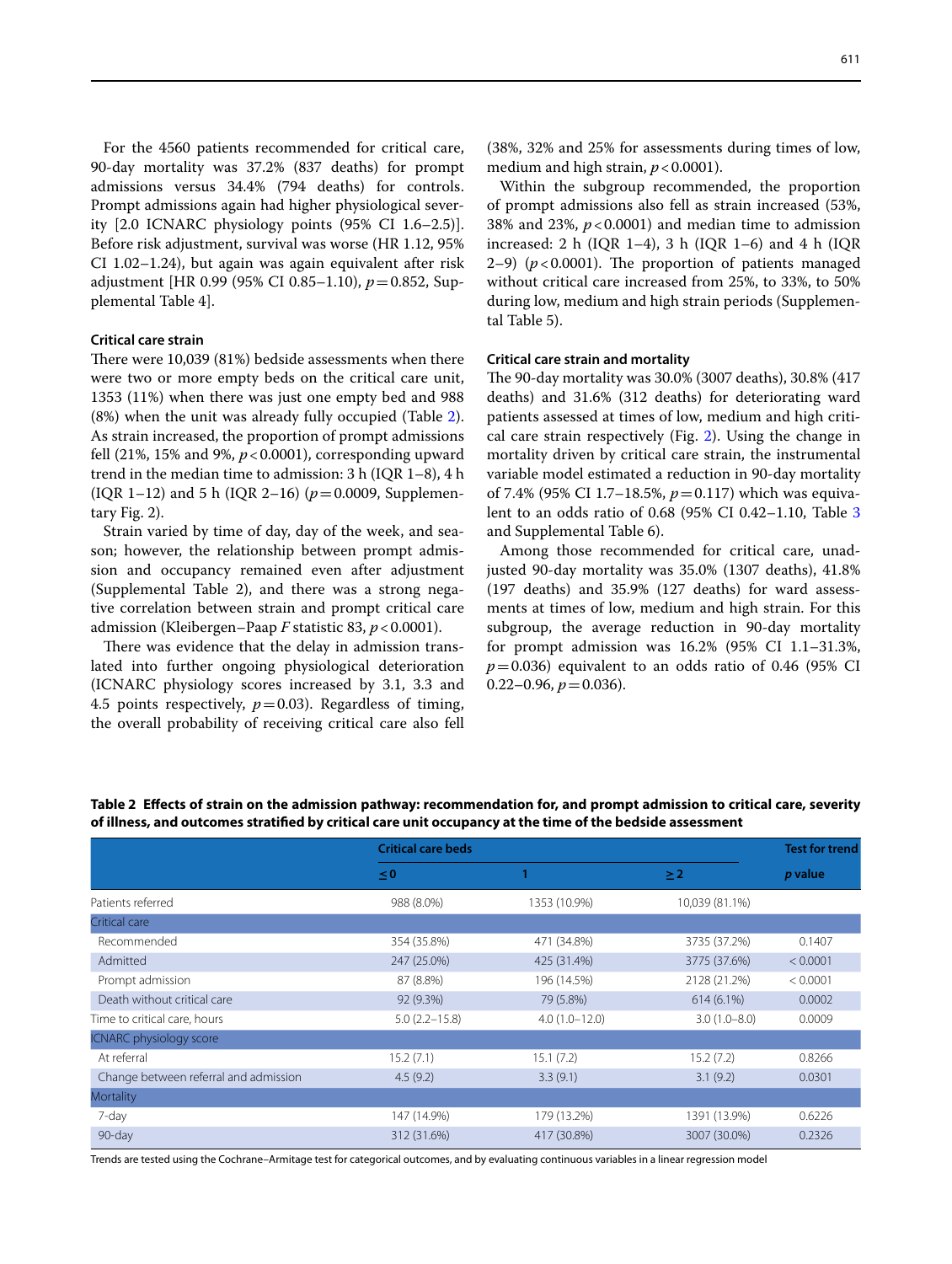

# <span id="page-6-0"></span>**Discussion**

This prospective cohort study describes the outcomes of more than 12,000 ward patients assessed by critical care teams in 48 acute NHS hospitals. Delay to admission is common. Those patients admitted promptly to critical care are manifestly more unwell, with a higher unadjusted mortality (37% vs 29%). Risk adjustment for observed severity is unable to show a beneft for a prompt admission strategy. However, we argue that unobserved diferences in baseline risk are part of a clinician's bedside assessment, and our risk adjustment is likely to be incomplete.

We exploit the random variation in critical care strain to additionally allow for unobserved diferences in baseline severity. We show that prompt critical care admission is less likely for patients referred during times of strain. Using this natural experimental set-up, we found that prompt admission reduces 90-day mortality without reaching statistical signifcance. For the subgroup recommended for critical care, the estimated reduction in 90-day mortality is larger and statistically signifcant. There is a large amount of uncertainty in the precise estimate of these efects, but the weight of evidence favours a prompt admission strategy, especially where the bedside assessor recommends critical care.

The prompt admission strategy might confer a survival advantage in two distinct ways: explicitly be delivering critical care to a particular patient more promptly; or implicitly, by increasing the opportunity for critical care in the population. Of note, half of the deaths in the frst week occur without admission to critical care, and death without critical care is more common when strain is greater.

It is not easy to separate out these two efects. Although previous studies compare the prompt to the 'delayed' admission, the delay is defned with hindsight which creates exclusion and survivor bias  $[6-13]$  $[6-13]$ . The real bedside decision is to 'admit now' or to 'watch and wait'. Direct patient-level randomisation to evaluate a 'prompt' versus a 'watchful waiting' strategy is ethically challenging. Recent attempts have resorted to cluster randomisation of a strategy to increase referrals to critical care (specifcally in the elderly and focussing on access not timing) [[23\]](#page-9-1). This increased access but also increased severity of illness leading to the same issues with adjusting for unob-served differences in baseline severity [\[24](#page-9-2)].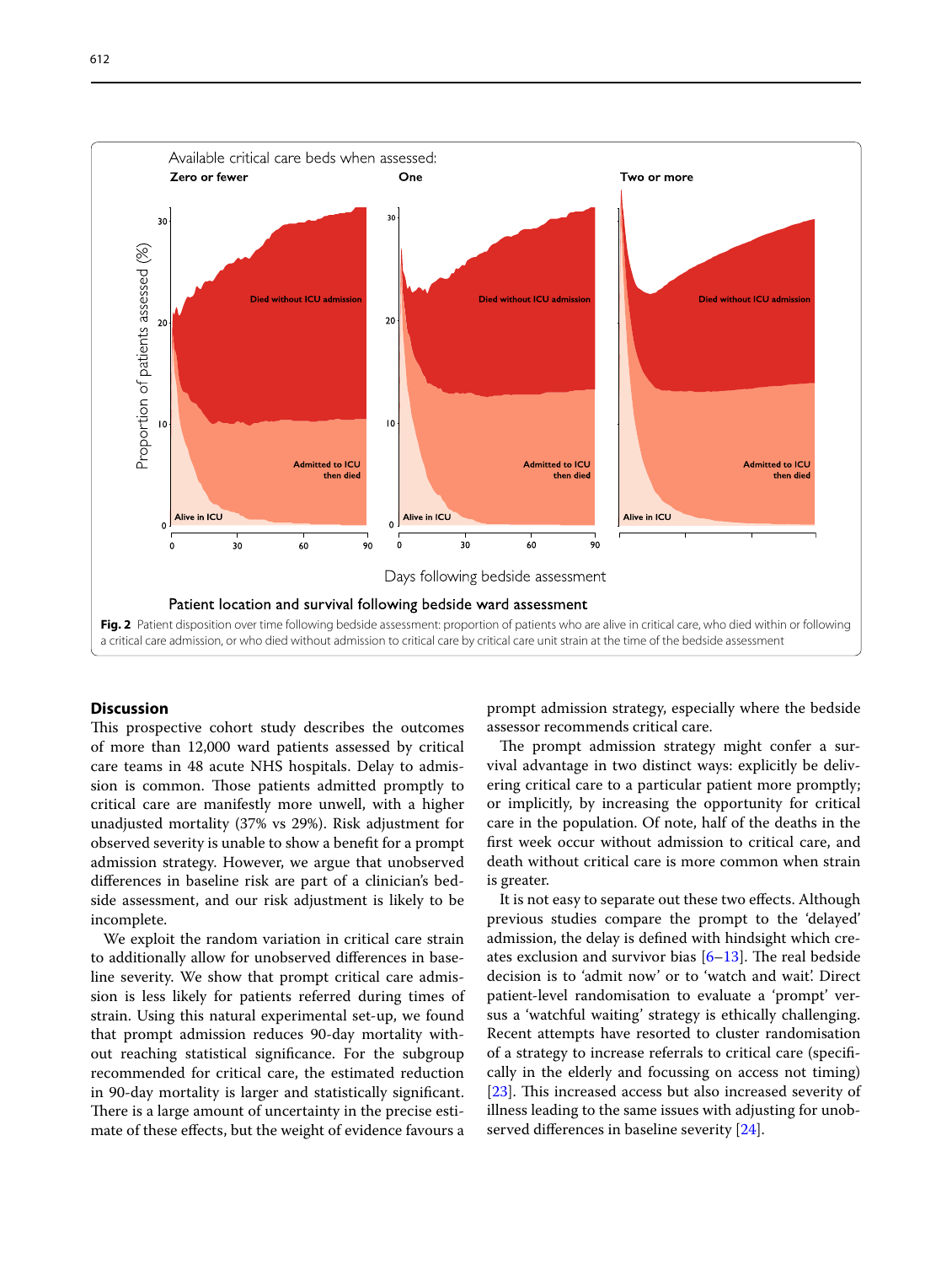<span id="page-7-0"></span>

|                                                            | Table 3 Instrumental variable model for the effect     |  |  |  |  |  |  |
|------------------------------------------------------------|--------------------------------------------------------|--|--|--|--|--|--|
| of prompt admission on 90-day mortality: for all patients, |                                                        |  |  |  |  |  |  |
|                                                            | and for the subgroup with recommended to critical care |  |  |  |  |  |  |
|                                                            | at the bedside assessment                              |  |  |  |  |  |  |

|                                      | <b>All patients</b> |         | <b>Recommended for criti-</b><br>cal care |         |  |
|--------------------------------------|---------------------|---------|-------------------------------------------|---------|--|
|                                      | <b>Odds ratio</b>   | p value | <b>Odds ratio</b>                         | p value |  |
| Visiting timing                      |                     |         |                                           |         |  |
| Winter                               | $1.02(0.93 - 1.11)$ | 0.734   | $0.98(0.85 - 1.14)$                       | 0.816   |  |
| Weekend (Satur-<br>day-Sunday)       | $1.02(0.94 - 1.12)$ | 0.624   | $1.13(0.98 - 1.30)$                       | 0.083   |  |
| Out-of-hours<br>(7 p.m. - 7 a.m.)    | $0.95(0.87 - 1.04)$ | 0.285   | 1.05 (0.90-1.23)                          | 0.553   |  |
| Age (per year)                       |                     |         |                                           |         |  |
| <80 years                            | $1.03(1.03 - 1.03)$ | < 0.001 | $1.02(1.02 - 1.03)$                       | < 0.001 |  |
| $\geq$ 80 years                      | $1.02(1.01 - 1.04)$ | 0.004   | $1.03(1.00 - 1.06)$                       | 0.087   |  |
| Male sex                             | $1.09(1.00 - 1.17)$ | 0.043   | 1.09 (0.96-1.23)                          | 0.183   |  |
| Reported sepsis diagnosis            |                     |         |                                           |         |  |
| Not septic                           |                     |         |                                           |         |  |
| Unspecified<br>sepsis                | $1.06(0.93 - 1.20)$ | 0.375   | $1.02(0.83 - 1.26)$                       | 0.834   |  |
| Genitourinary<br>sepsis              | $0.58(0.48 - 0.69)$ | < 0.001 | $0.51(0.38 - 0.68)$                       | < 0.001 |  |
| Abdominal<br>sepsis                  | $0.84(0.73 - 0.97)$ | 0.020   | $0.85(0.67 - 1.06)$                       | 0.147   |  |
| Chest sepsis                         | $1.24(1.13 - 1.37)$ | < 0.001 | $1.31(1.12 - 1.53)$                       | 0.001   |  |
| Level of care at time of visit       |                     |         |                                           |         |  |
| Level 0                              | $1.04(0.90 - 1.20)$ | 0.629   | $1.09(0.84 - 1.41)$                       | 0.525   |  |
| Level 1                              |                     |         |                                           |         |  |
| Level <sub>2</sub>                   | $0.95(0.84 - 1.08)$ | 0.469   | $0.90(0.76 - 1.06)$                       | 0.220   |  |
| Delayed referral to<br>critical care | $1.00(0.89 - 1.13)$ | 0.950   | $0.94(0.79 - 1.13)$                       | 0.517   |  |
| Reported to be<br>peri-arrest        | $0.95(0.78 - 1.15)$ | 0.589   | 1.08 (0.86-1.34)                          | 0.517   |  |
| Acute physiology score               |                     |         |                                           |         |  |
| <b>NEWS</b>                          | $1.06(1.05 - 1.08)$ | < 0.001 | 1.06 (1.04-1.09)                          | < 0.001 |  |
| <b>ICNARC</b>                        | $1.03(1.02 - 1.03)$ | < 0.001 | $1.02(1.01 - 1.03)$                       | < 0.001 |  |
| SOFA                                 | $1.14(1.12 - 1.17)$ | < 0.001 | $1.13(1.09 - 1.17)$                       | < 0.001 |  |
| Level of care recommended            |                     |         |                                           |         |  |
| Level 0                              | $1.01(0.83 - 1.23)$ | 0.923   |                                           |         |  |
| Level 1                              |                     |         | Reference                                 |         |  |
| Level 2                              | 1.29 (1.02-1.62)    | 0.034   |                                           |         |  |
| Level 3                              | $1.76(1.18 - 2.62)$ | 0.006   | $1.53(1.17 - 2.02)$                       | 0.002   |  |
| Prompt admission<br>(within 4 h)     | $0.68(0.42 - 1.10)$ | 0.118   | $0.46(0.22 - 0.96)$                       | 0.036   |  |

The coefficients from the underlying bivariate probit model have been scaled by 1.6 to give OR. Age was entered into the model using a linear spline with a knot at 80 years to account for the age bias in the selection model

Our attempt to minimise treatment selection bias (confounding by indication) relies on the assumption that critical strain acts as a natural randomisation event. We defend this assumption in three ways. Firstly, critical care occupancy at a specifc time is unpredictable. It is the

net result of all the decisions that lead to admission, discharge and death in a complex, maybe chaotic, system. Secondly, we have included controls where occupancy might be associated with baseline severity (i.e. increased strain during the winter). Thirdly, although strain might translate as a crowding efect thereby impairing the quality of care within the ICU, the evidence for this is conficting [\[25,](#page-9-3) [26\]](#page-9-4). Moreover, crowding could not possibly afect the outcomes of the two thirds of patients never admitted to critical care. We additionally observed that patients assessed when there were no available beds deteriorated more prior to admission. This suggests a causal pathway that is independent of any efect of crowding after admission.

An important limitation of IV analyses is that they are notoriously weak, and, without very large sample sizes, there is a risk of not detecting a true diference when one exists  $[27, 28]$  $[27, 28]$  $[27, 28]$  $[27, 28]$ . This may be understood if we consider IV analysis as a randomised controlled trial but with poor compliance. Critical care strain (at the time of the bedside assessment) is the random coin toss and prompt admission is the treatment randomised. However, clinical teams may fnd ways to deliver prompt admission even at times of high strain (perhaps by accelerating discharge or flexing staffing). We saw 92 patients admitted promptly even though there were no beds at the instant of bedside assessment. Imperfect compliance requires either large samples or large efect sizes to achieve signifcance. Of note, our efect size was larger for the most unwell patients, and only then achieved signifcance at the 5% threshold.

Our fnding of harm from reduced or delayed access to critical care does not stand in isolation. At a patient level, reducing exposure to critical care by premature discharge rather than delayed admission has also increased mortality [[29\]](#page-9-7). At a population level, expanding critical care capacity through an increase in funding during health service reforms is similarly associated with an improvement in outcomes  $[30]$  $[30]$  $[30]$ . The one previous study (five hospitals, 749 patients) of prompt admission to critical care that also used the watchful-waiting cohort as controls also found beneft for prompt admission [\[31](#page-9-9)].

We also need to acknowledge that in an observational study of this size, there are limitations in the quality of the data recorded. We did not perfectly capture all admissions to critical care in the study database, and we must assume that a proportion of referrals were also missed. However, we tested our fndings by raising threshold for judging data capture to 90% so that the median proportion of eligible admissions was 97%. We found no consistent diference in any result other than a fall in precision as the quality threshold increased, and the sample size inevitably fell.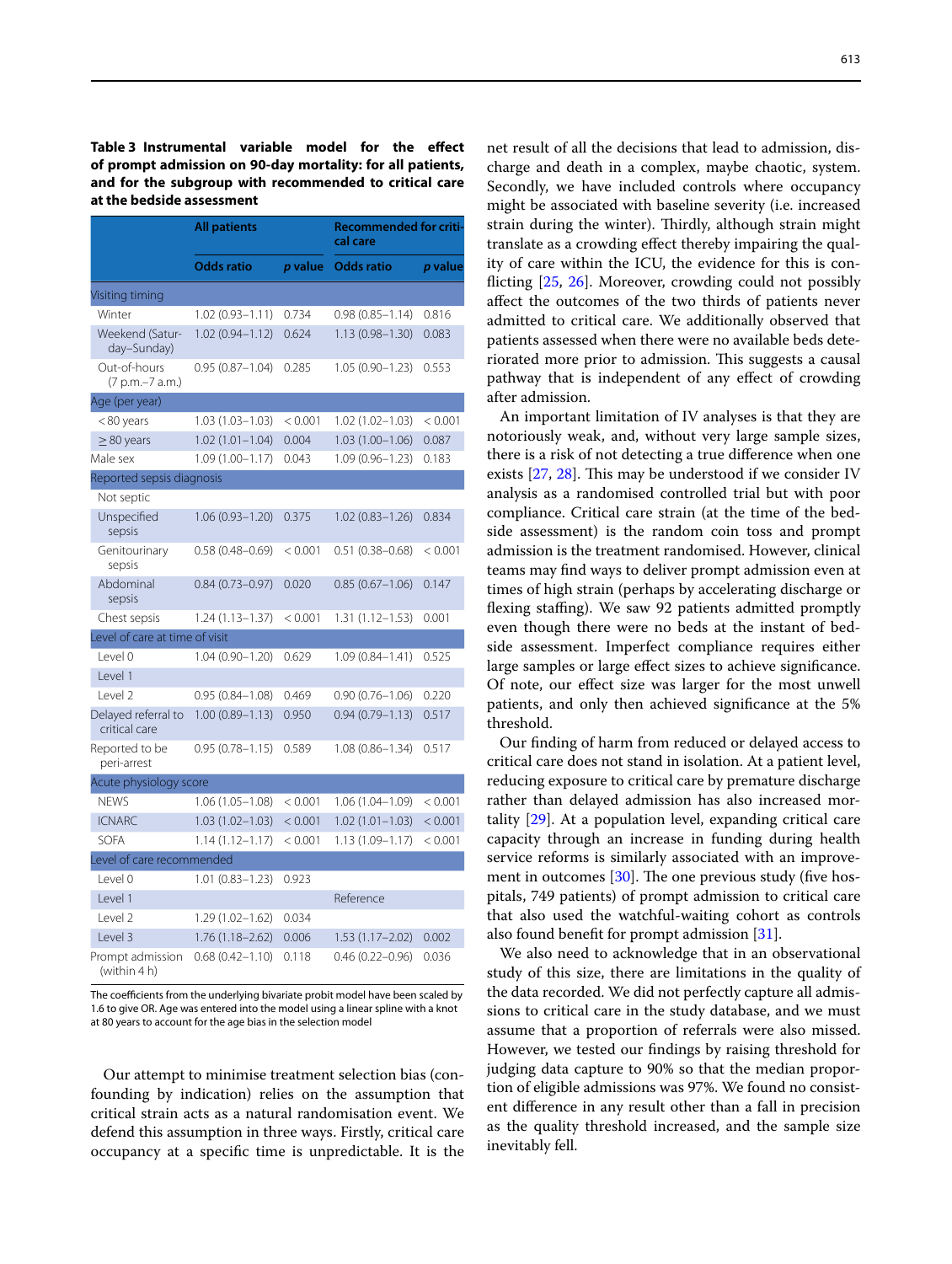Aspects of the study stand independent of these limitations. Regardless of the efect of prompt admission to critical care, we have identifed a cohort of hospital patients at very high risk. This risk is heavily front-loaded, and the window for intervention is short. The bedside assessment is an efective but imperfect triage tool, as the mortality in those initially refused admission is high. Given that we already excluded patients with treatment limitations, it is of concern that nearly half of these early deaths occur without a trial of critical care.

A substantial proportion of patients recommended for critical care are not ofered a bed, and this proportion increases when capacity is limited. Although expanding critical care bed numbers may help, supply quickly saturates this expensive resource [[32\]](#page-9-10). Given that the beneft of prompt critical care is unlikely to be equal for all referrals, the challenge now is to better prioritise. Interestingly, this same approach has also been highlighted as crucial to both patients and the public [\[33](#page-9-11)].

#### **Electronic supplementary material**

The online version of this article ([https://doi.org/10.1007/s00134-018-5148-2\)](https://doi.org/10.1007/s00134-018-5148-2) contains supplementary material, which is available to authorized users.

#### **Author details**

<sup>1</sup> Critical Care Department, University College Hospital London, 235 Euston Road, London NW1 2BU, UK.<sup>2</sup> Wolfson Institute for Biomedical Research, University College London, The Cruciform Building, Gower Street, London WC1E 6B, UK. 3 Department of Health Services Research and Policy, London School of Hygiene and Tropical Medicine, Keppel Street, London WC1E 7HT, UK.<br><sup>4</sup> Intensive Care National Audit and Research Centre, Napier House, 24 High Holborn, London WC1V 6AZ, UK.

#### **Acknowledgements**

Sheila Harvey (Clinical Trials Manager), Rahi Jahan (Research Associate), Sarah Power (Statistician), Emma Walmsley (Research Associate): Intensive Care National Audit and Research Centre, Napier House, 24 High Holborn, London, WC1 V 6AZ.

#### **Funding**

The study was funded by the Wellcome Trust, via a Clinical Research Training Fellowship (awarded to SH), and ICNARC (KR/DH), the London School of Hygiene and Tropical Medicine (SH/CS), the NIHR Clinical Research Network and the NIHR UCLH/UCL Biomedical Research Centre (MS). The funders of the study had no role in the study design; gathering, analysis and interpretation of these data; writing of the report; and decision to submit the report for publication. The corresponding author had full access to all data (including statistical reports and tables); takes responsibility for the integrity of these data and the accuracy of the analysis; and takes fnal responsibility for the decision to submit for publication.

#### **Compliance with ethical standards**

#### **Conflicts of interest**

The authors declare that they have no confict of interest.

#### **Open Access**

This article is distributed under the terms of the Creative Commons Attribution 4.0 International License [\(http://creativecommons.org/licenses/by/4.0/\)](http://creativecommons.org/licenses/by/4.0/), which permits unrestricted use, distribution, and reproduction in any medium, provided you give appropriate credit to the original author(s) and the source, provide a link to the Creative Commons license, and indicate if changes were made.

Received: 18 January 2018 Accepted: 21 March 2018 Published online: 7 May 2018

#### **References**

- <span id="page-8-0"></span>1. Luettel D, Beaumont K, Healey F (2007) Recognising and responding appropriately to early signs of deterioration in hospitalised patients. National Patient Safety Agency, London. [http://www.nrls.npsa.nhs.uk/res](http://www.nrls.npsa.nhs.uk/resources/?EntryId45=59834) [ources/?EntryId45](http://www.nrls.npsa.nhs.uk/resources/?EntryId45=59834)=59834
- <span id="page-8-1"></span>2. Dellinger R, Levy M, Rhodes A et al (2013) Surviving Sepsis Campaign: international guidelines for management of severe sepsis and septic shock: 2012. Crit Care Med 41:580–637
- <span id="page-8-2"></span>3. Sedgwick P (2013) Selection bias versus allocation bias. BMJ 346:f3345
- <span id="page-8-3"></span>4. Wong K, Campitelli M, Stukel T, Kwong J (2012) Estimating infuenza vaccine efectiveness in community-dwelling elderly patients using the instrumental variable analysis method. Arch Intern Med 172:484–491
- <span id="page-8-4"></span>5. Stukel T, Fisher E, Wennberg D et al (2007) Analysis of observational studies in the presence of treatment selection bias: effects of invasive cardiac management on AMI survival using propensity score and instrumental variable methods. JAMA 297:278–285
- <span id="page-8-5"></span>6. Restrepo M, Mortensen E, Rello J et al (2010) Late admission to the ICU in patients with community-acquired pneumonia is associated with higher mortality. Chest 137:552–557
- 7. Cline S, Schertz R, Feucht E (2009) Expedited admission of patients decreases duration of mechanical ventilation and shortens ICU stay. Am J Emerg Med 27:843–846
- 8. Richardson J, Franklin G, Santos A et al (2009) Effective triage can ameliorate the deleterious effects of delayed transfer of trauma patients from the emergency department to the ICU. J Am Coll Surg 208:671–678 (discussion 678)
- 9. Renaud B, Santin A, Coma E et al (2009) Association between timing of intensive care unit admission and outcomes for emergency department patients with community-acquired pneumonia. Crit Care Med 37:2867–2874
- 10. Chalfn D, Trzeciak S, Likourezos A et al (2007) Impact of delayed transfer of critically ill patients from the emergency department to the intensive care unit. Crit Care Med 35:1477–1483
- 11. Young M, Gooder V, McBride K et al (2003) Inpatient transfers to the intensive care unit: delays are associated with increased mortality and morbidity. J Gen Intern Med 18:77–83
- 12. Parkhe M, Myles PS, Leach DS, Maclean AV (2002) Outcome of emergency department patients with delayed admission to an intensive care unit. Emerg Med Australas 14:50–57
- <span id="page-8-6"></span>13. Rapoport J, Teres D, Lemeshow S, Harris D (1990) Timing of intensive care unit admission in relation to ICU outcome. Crit Care Med 18:1231–1235
- <span id="page-8-7"></span>14. Rhodes A, Ferdinande P, Flaatten H et al (2012) The variability of critical care bed numbers in Europe. Intensive Care Med 38:1647–1653
- <span id="page-8-8"></span>15. Wunsch H, Angus D, Harrison D et al (2008) Variation in critical care services across North America and Western Europe. Crit Care Med 36(2787–93):e1
- <span id="page-8-9"></span>16. Harrison DA, Parry GJ, Carpenter JR et al (2007) A new risk prediction model for critical care: the Intensive Care National Audit & Research Centre (ICNARC) model. Crit Care Med 35:1091–1098
- 17. Royal College of Physicians (2012) National Early Warning Score (NEWS): standardising the assessment of acute-illness severity in the NHS. Report of a working party. RCP, London
- <span id="page-8-10"></span>18. Vincent J, Moreno R, Takala J et al (1996) The SOFA (Sepsis-related Organ Failure Assessment) score to describe organ dysfunction/failure. On behalf of the working group on sepsis-related problems of the European society of intensive care medicine. Intensive Care Med 22:707–710
- <span id="page-8-11"></span>19. Masterson G, Baudouin S (2015) Guidelines for provision of intensive care services. Faculty of Intensive Care Medicine/The Intensive Care Society, London. [https://www.fcm.ac.uk/standards-and-guidelines/gpics](https://www.ficm.ac.uk/standards-and-guidelines/gpics)
- <span id="page-8-12"></span>20. Kleibergen F, Paap R (2006) Generalized reduced rank tests using the singular value decomposition. J Econom 133:97–126
- <span id="page-8-13"></span>21. Rassen J, Schneeweiss S, Glynn R et al (2009) Instrumental variable analysis for estimation of treatment effects with dichotomous outcomes. Am J Epidemiol 169:273–284